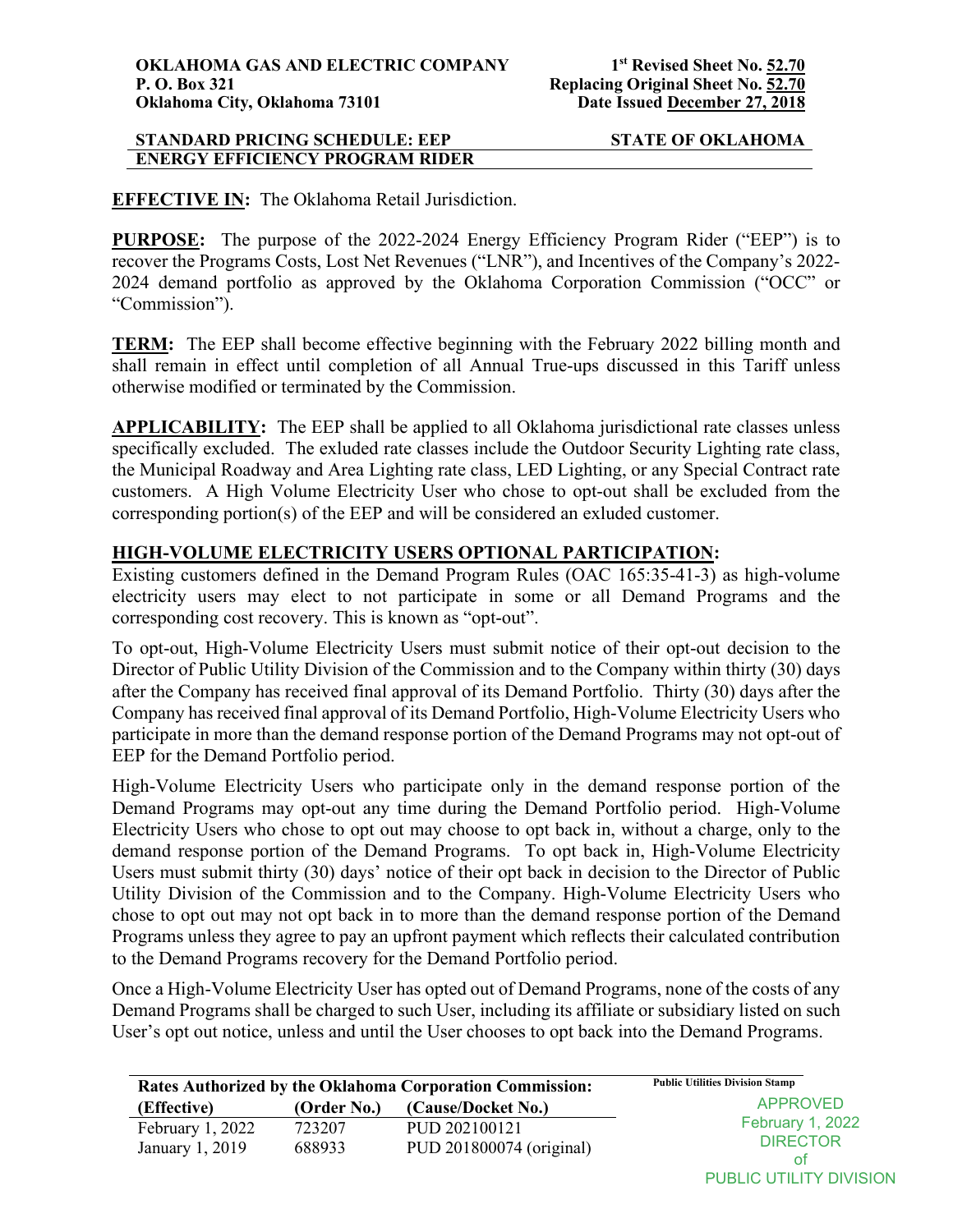**MAJOR CLASSES:** Energy Efficiency Program ("EEP") rates will be computed for the two (2) major customer classes identified as follows:

| Residential Class: | all applicable Residential rates;                                                                                                                        |
|--------------------|----------------------------------------------------------------------------------------------------------------------------------------------------------|
|                    | Non-Residential Class: all applicable General Service rates, Municipal Pumping rates,<br>Oil/Gas Production rates, Public Schools rates, Power and Light |
|                    | rates, and Large Power and Light rates.                                                                                                                  |

**EEP:** The EEP rates will recover the program costs and incentives associated with the Company's energy efficiency programs. The EEP rates for each year shall initially be established based on projected program costs and incentives approved by the Commission. The EEP rate is calculated by dividing the sum of program costs and incentives by kWh.

| <b>Residential Class</b>     | 2022       | 2023       | 2024       |
|------------------------------|------------|------------|------------|
| <b>EEP Rate</b>              | \$0.002543 | \$0.002539 | \$0.002536 |
|                              |            |            |            |
| <b>Non-Residential Class</b> | 2022       | 2023       | 2024       |
| <b>EEP Rate</b>              | \$0.002014 | \$0.002025 | \$0.002040 |

# **Table 1. EEP Rate**

**EEPLNR:** The EEPLNR rate will recover the LNR associated with the Company's energy efficiency programs. The EEPLNR rates shall be established, for each year of the program, based on the LNR associated with the energy efficiency programs as approved by the Commission multiplied by 1.85.

| <b>Residential Class</b>     | 2022       | 2023       | 2024       |
|------------------------------|------------|------------|------------|
| <b>EEPLNR Rate</b>           | \$0.000489 | \$0.000459 | \$0.000427 |
|                              |            |            |            |
| <b>Non-Residential Class</b> | 2022       | 2023       | 2024       |
| <b>EEPLNR Rate</b>           | \$0.000904 | \$0.000899 | \$0.000910 |

#### **Table 2. EEPLNR Rate**

**IN THE EVENT OF A GENERAL RATE CASE:** The occurrence of a base rate proceeding, or issuance of a base rate order will not result in any change or recalculation or reset of LNR, the EEPLNR rate, or the EEP rate. The Company shall make a kWh/kW adjustment to annualize its test year end billing determinants in its H-2 Revenues schedule during a base rate case proceeding.

**ANNUAL TRUE-UP:** The purpose of the Annual True-up is to reconcile the projected amounts for Program Costs, Incentives, and LNR for each program year with the actual Program Costs, Incentives, and LNR. The Annual True-up amounts for Program Costs and Incentives shall be the

| Rates Authorized by the Oklahoma Corporation Commission: |                  |                                           | <b>Public Utilities Division Stamp</b>           |
|----------------------------------------------------------|------------------|-------------------------------------------|--------------------------------------------------|
| (Effective)                                              | (Order No.)      | (Cause/Docket No.)                        | APPROVED                                         |
| February $1,2022$<br>January 1, 2019                     | 723207<br>688933 | PUD 202100121<br>PUD 201800074 (original) | <b>February 1, 2022</b><br><b>DIRECTOR</b><br>ΩŤ |

PUBLIC UTILITY DIVISION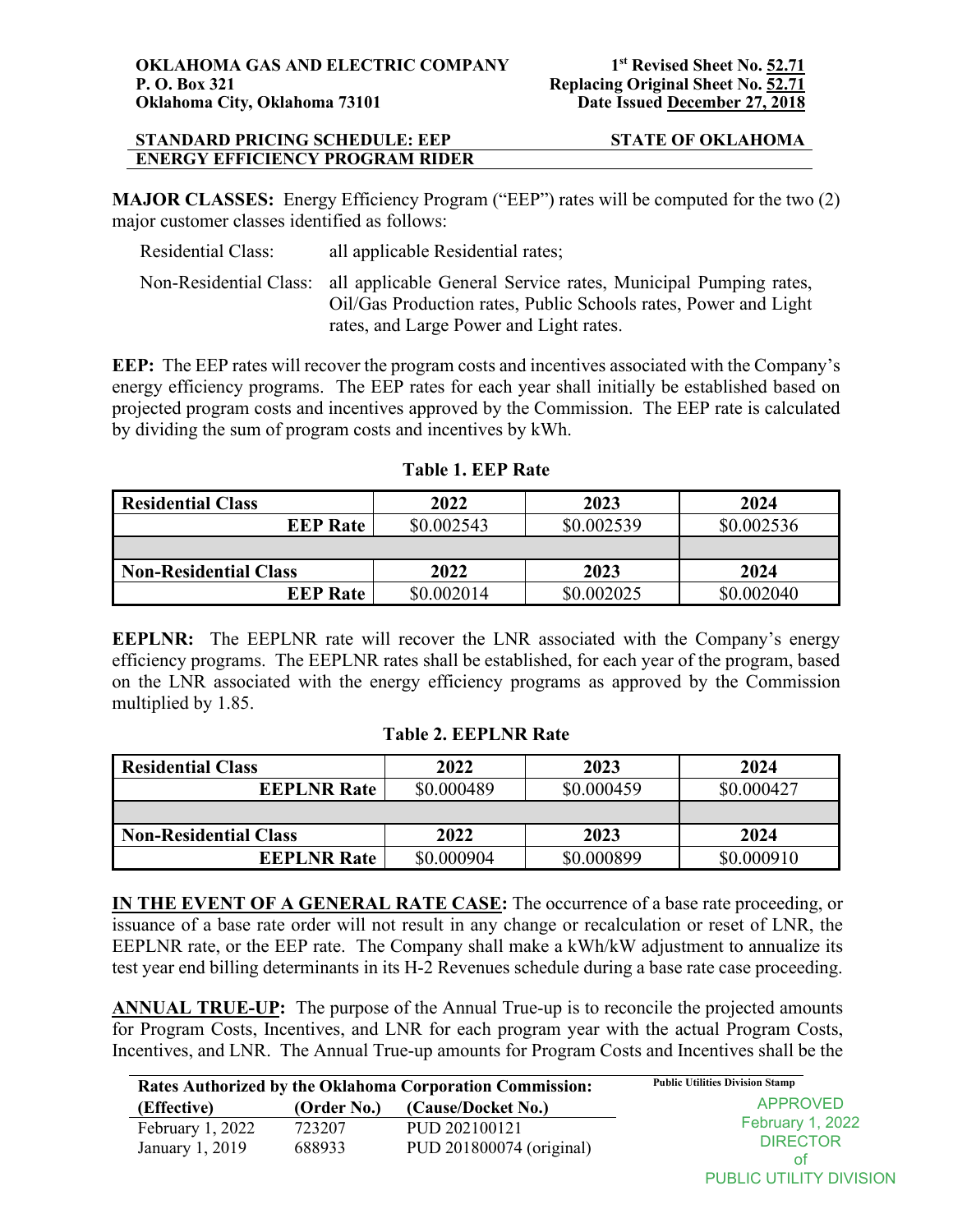difference between the amounts recovered through the EEP Tariff for Program Costs and Incentives, and the actual Program Costs and Incentives for the same period. The Annual True-up amounts for LNR shall be the difference between the EEPLNR calculated based on the Verified Savings (OAC 165:35-41-3) and the actual EEPLNR for the same period. The total Annual Trueup amounts shall be incorporated into the EEP and EEPLNR factors in Table 1 and 2 in this tariff.

Annual True-up amounts shall be included for recovery beginning in January of each year following review of the Verified Savings. For example, the Annual True-up for 2022 program implementation will be recovered beginning January 2024. This tariff will become inactive upon completion of the refund or recovery of all Annual True-up amounts.

Before implementation of any Annual True-up factors, the Company will submit to the Director of the Public Utility Division on or before July 1 of each applicable year a report on the performance of the previous year's Demand Portfolio, as required in OAC 165:35-41-7, showing the Verified Savings and a set of work papers documenting the calculations of that period's annual true-up amount. The Public Utility Division shall endeavor to complete its review of each Annual Trueup amount on or before September 30 of each year.

Annual True-up factors for Residential and Non-Residential are shown in Attachment 1 of this tariff.

The Company will notify the intervening parties in Cause No. PUD 202100121 in the event an EEP true-up exceeds 15% of budgeted amounts for either lost net revenues (LNR) or incentives for any reason other than actual program performance as verified determined through the annual EM&V process.

**EEP ANNUAL TRUE-UP:** EEP Annual True-up ("EEPTU") factor calculations for Program Costs and Incentives for each program year is as follows:

|                       | $\text{EEPTU}_{\text{Class}} = (\text{PCEE}_{\text{Class}} + \text{IEE}_{\text{Class}} - \text{PIR}_{\text{Class}}) \div \text{kWhEE}_{\text{Class}};$ where, |
|-----------------------|---------------------------------------------------------------------------------------------------------------------------------------------------------------|
| PCEE <sub>Class</sub> | = Actual Program Costs for each portfolio year approved energy efficiency<br>programs.                                                                        |
| <b>IEE</b> Class      | = Actual Incentives for each portfolio year approved energy efficiency<br>programs. Incentives shall be calculated according to OAC 165:35-41-8.              |
| PIR <sub>Class</sub>  | = Actual revenue collected for Program Costs and Incentives through the<br><b>EEP</b> Tariff                                                                  |

**EEPLNR ANNUAL TRUE-UP:** EEPLNR Annual True-up ("EEPLNRTU") factor calculations for each portfolio program year is as follows:

| <b>Rates Authorized by the Oklahoma Corporation Commission:</b> |                  |                                           | <b>Public Utilities Division Stamp</b>           |
|-----------------------------------------------------------------|------------------|-------------------------------------------|--------------------------------------------------|
| (Effective)                                                     | (Order No.)      | (Cause/Docket No.)                        | <b>APPROVED</b>                                  |
| February $1,2022$<br>January 1, 2019                            | 723207<br>688933 | PUD 202100121<br>PUD 201800074 (original) | <b>February 1, 2022</b><br><b>DIRECTOR</b><br>nt |
|                                                                 |                  |                                           | <b>PUBLIC UTILITY DIVISION</b>                   |